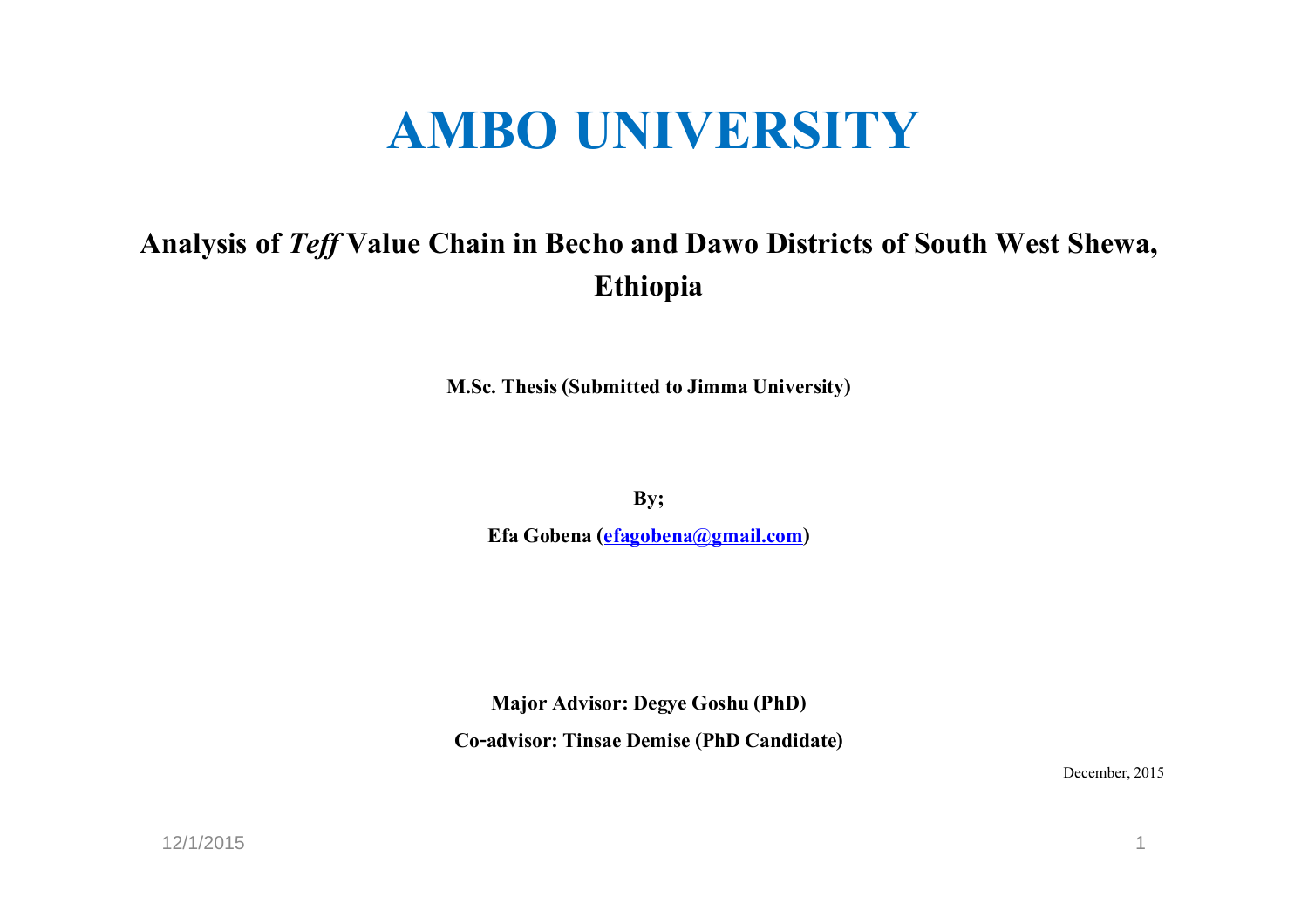## **1. INTRODUCTION**

- *Teff* is believed to have originated in Ethiopia (Vavilov, 1951). The smallest grain in the world and lost in the harvesting and threshing because of its size (Piccinin, 2002).
- $\checkmark$  $\blacktriangledown$  Teff accounts largest share of the cultivated area 28.5% in 2013 and second in terms of quantity of production. The second most important cash crop, generating 464\$ million per year for farmers (CSA, 2013).
- $\checkmark$ **Poor consumption of** *teff* is due to the high prices of teff which are twice as high as the cheapest cereal, *i.e.* maize (Minten*et al.,* 2012).
- $\checkmark$  Great potential as an industrial crop, but processing grain into flour is limited to <sup>a</sup> small urban processors (Dekking and Koning, 2005).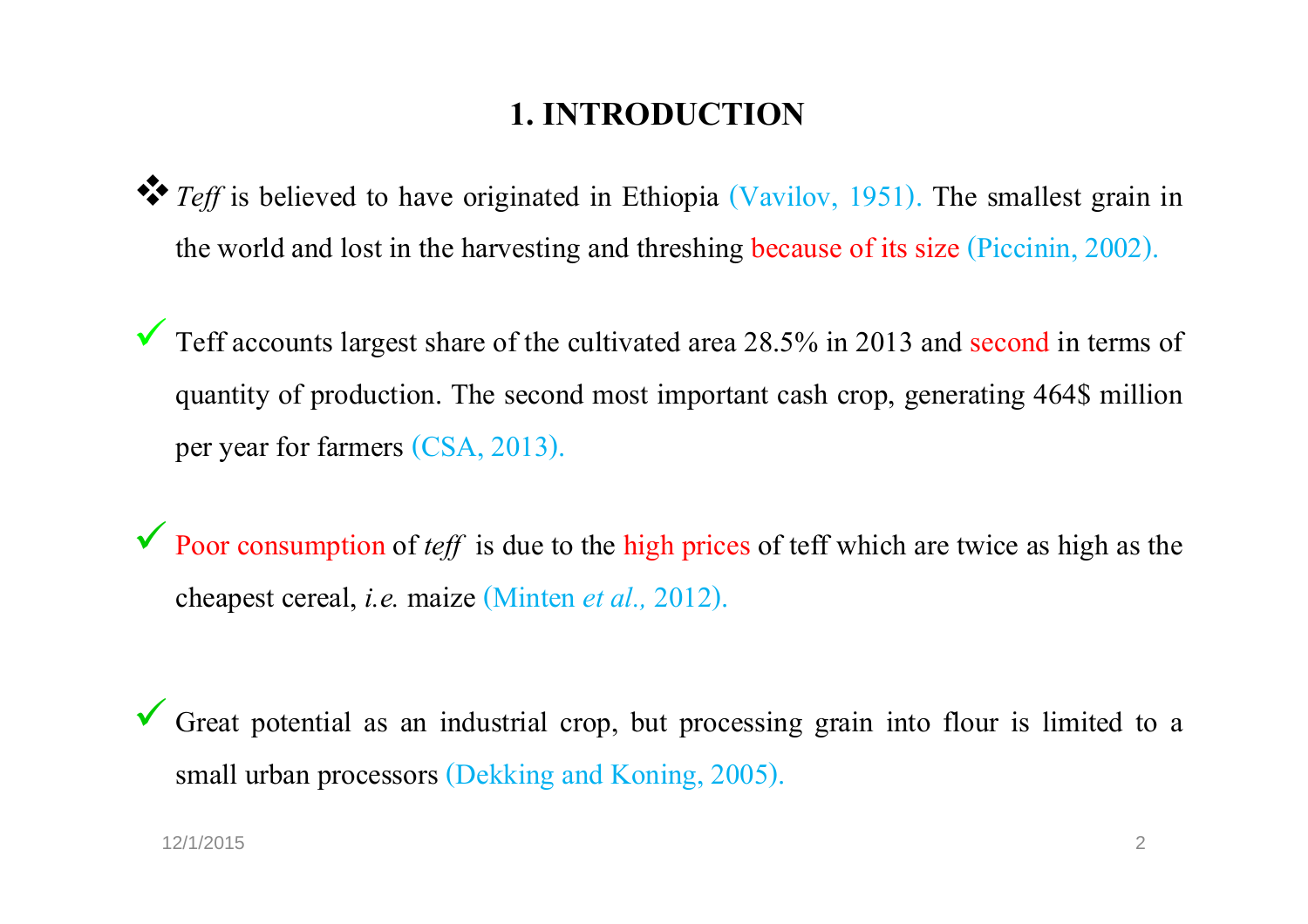#### **1.2. Statement of the Problem**

- • Becho and Dawo districts have major potential in production of *teff.* Land cultivated for *teff* production in Becho and Dawo districts was 85% and 80% among the land cultivated in district respectively (Agriculture bureau, 2014).
- • Despite teff, trade is highly profitable; little is known about the farm level competitiveness of teff production, and the distribution of the costs and value -addedbenefits between the chain participants.

• Although pas<sup>t</sup> studies in Ethiopia (Minten *et al.,* 2013; Fufa *et al.,* 2011) have looked at value chain analysis of teff, literature on quantitative value chain analysis that captures the cost build-ups along the chain is scarce.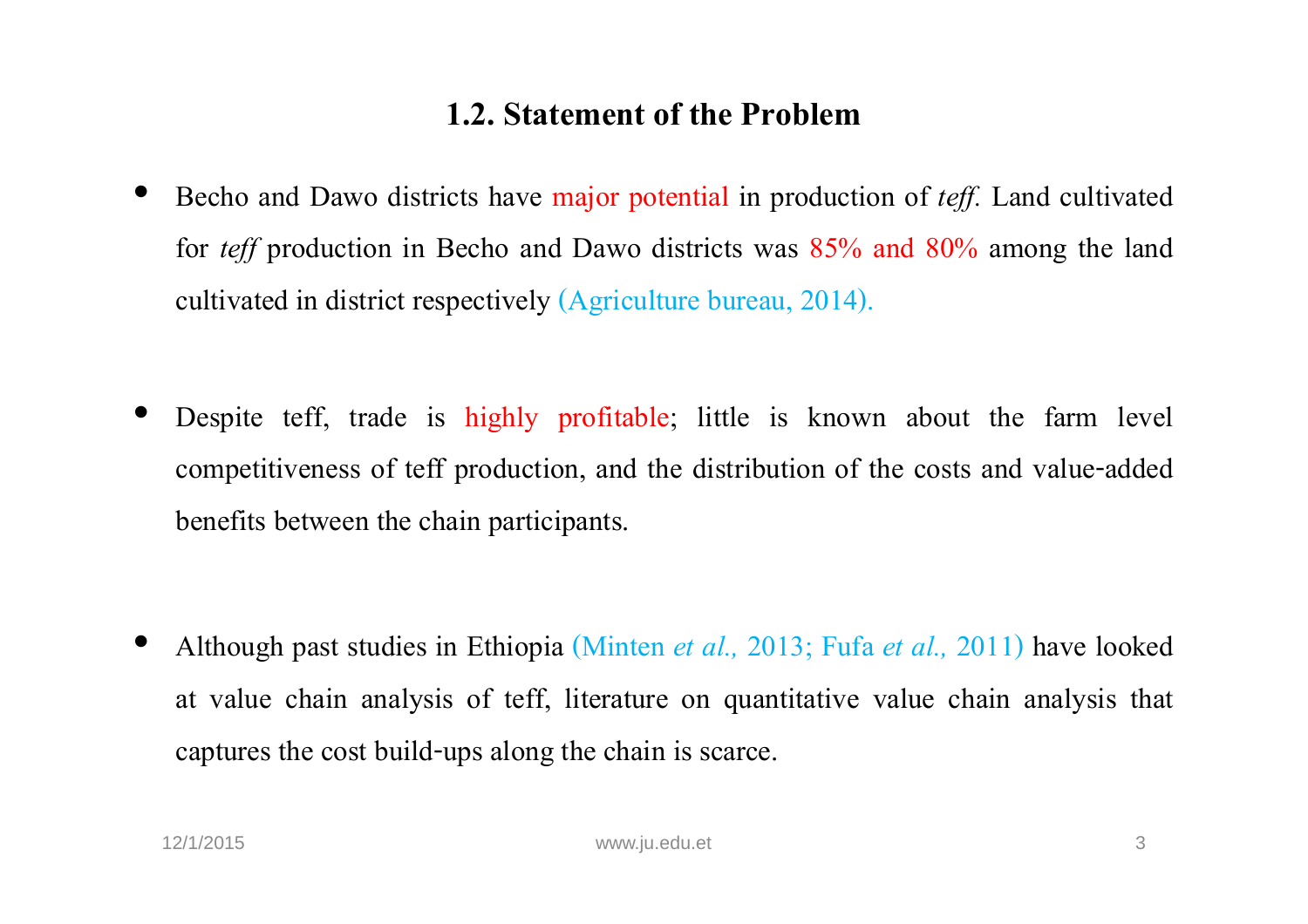# **Cont'd**

- • Past study <sup>g</sup>ives more emphasis on **production and marketing** of *teff* and without mentioning of other actors, financing aspects and supportive services provided to all actors of *teff*value chain.
- • General objective of the study is to analyze *teff* value chain in Becho and Dawo districts.

#### **Specific objectives;**

Identify the value chain actors, their roles and relationships in the value chain;

Analyze the market structure of *teff* in the value chain and

Identify factors affecting market participation and intensity of marketed surplus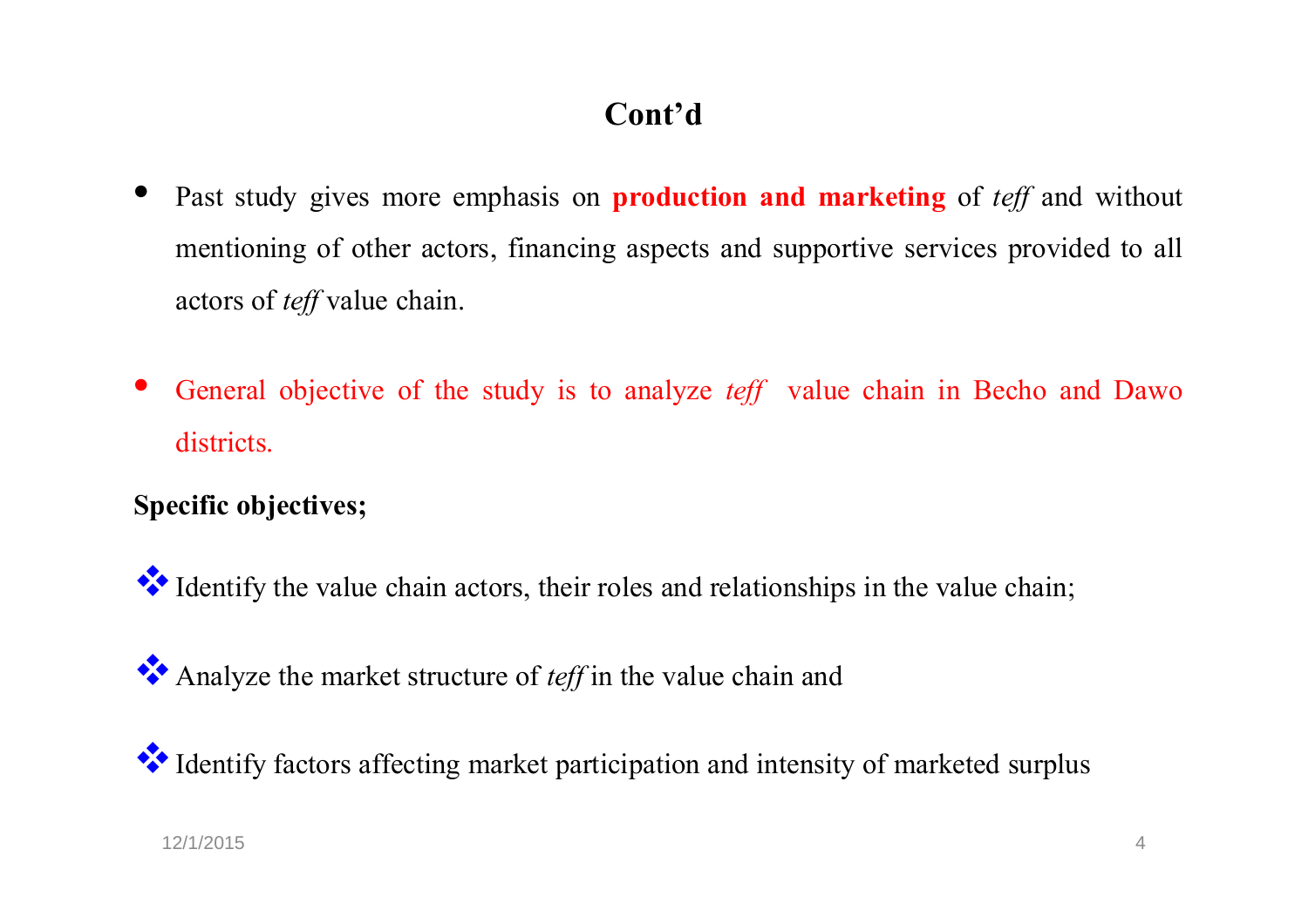# **3. METHODOLOGY**

# **3.1. Description of Study Area**

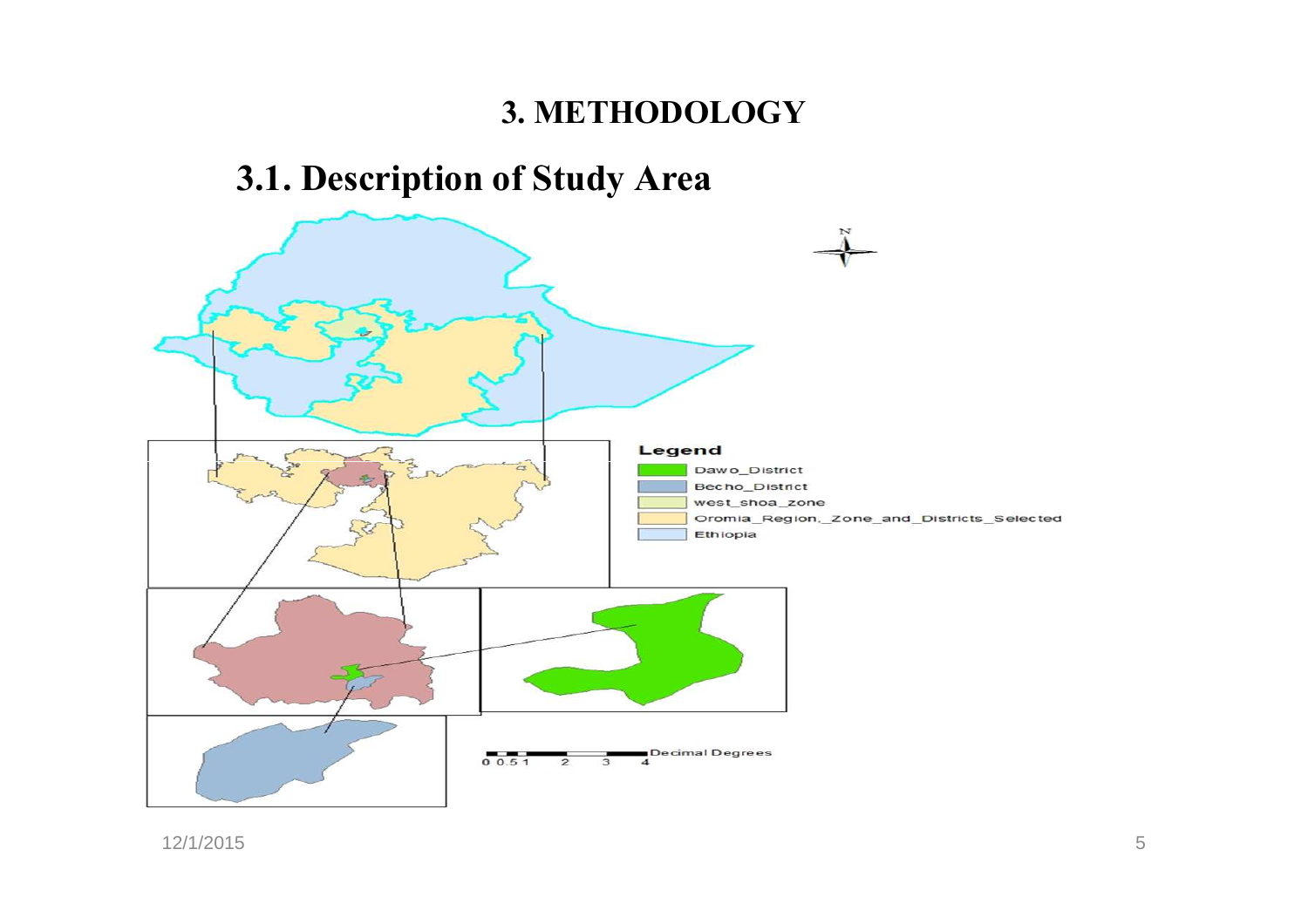# **3.3. Methods of Sampling and Sample Size Determination**

| District | Kebeles              | Number of households | Proportion | Sample households |
|----------|----------------------|----------------------|------------|-------------------|
| Becho    | Awash Bune           | 1615                 | 0.21       | 31                |
|          | Jato                 | 965                  | 0.12       | $18\,$<br>80      |
|          | Simbiro Ciracha      | 958                  | 0.12       | 19                |
|          | Boji                 | 600                  | 0.08       | 12                |
| Dawo     | Neno Gabriel         | 1298                 | 0.17       | 25                |
|          | Kersa Bombi          | 929                  | 0.12       | 18<br>70          |
|          | <b>Makit Suntare</b> | 1047                 | 0.13       | $20\,$            |
|          | Dawo Saden           | 347                  | 0.04       |                   |
| Total    |                      | 7759                 | 1.00       | 150               |

Table 1: Distribution of sample households across districts and sample kebeles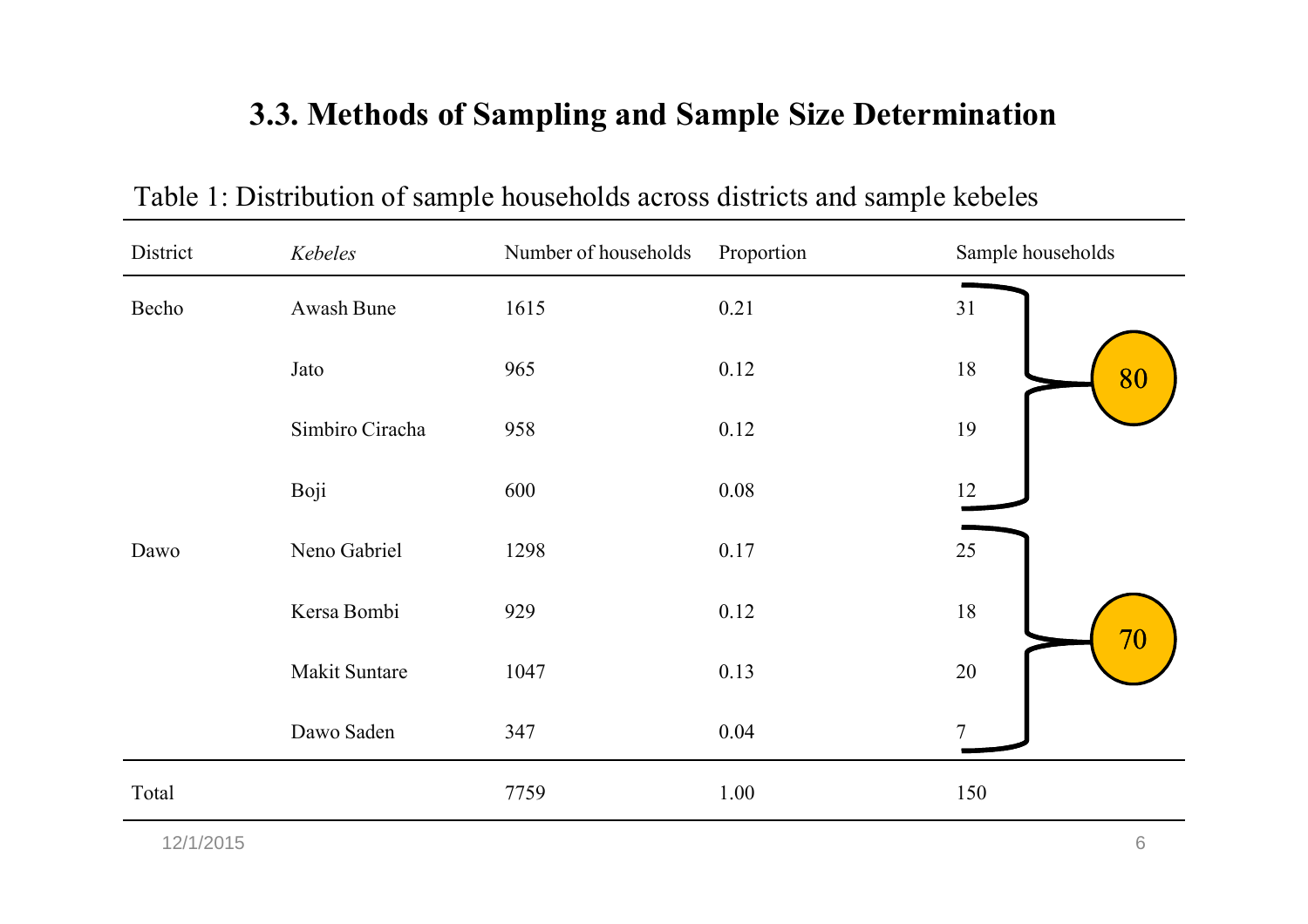#### **Methods of Data Analysis**

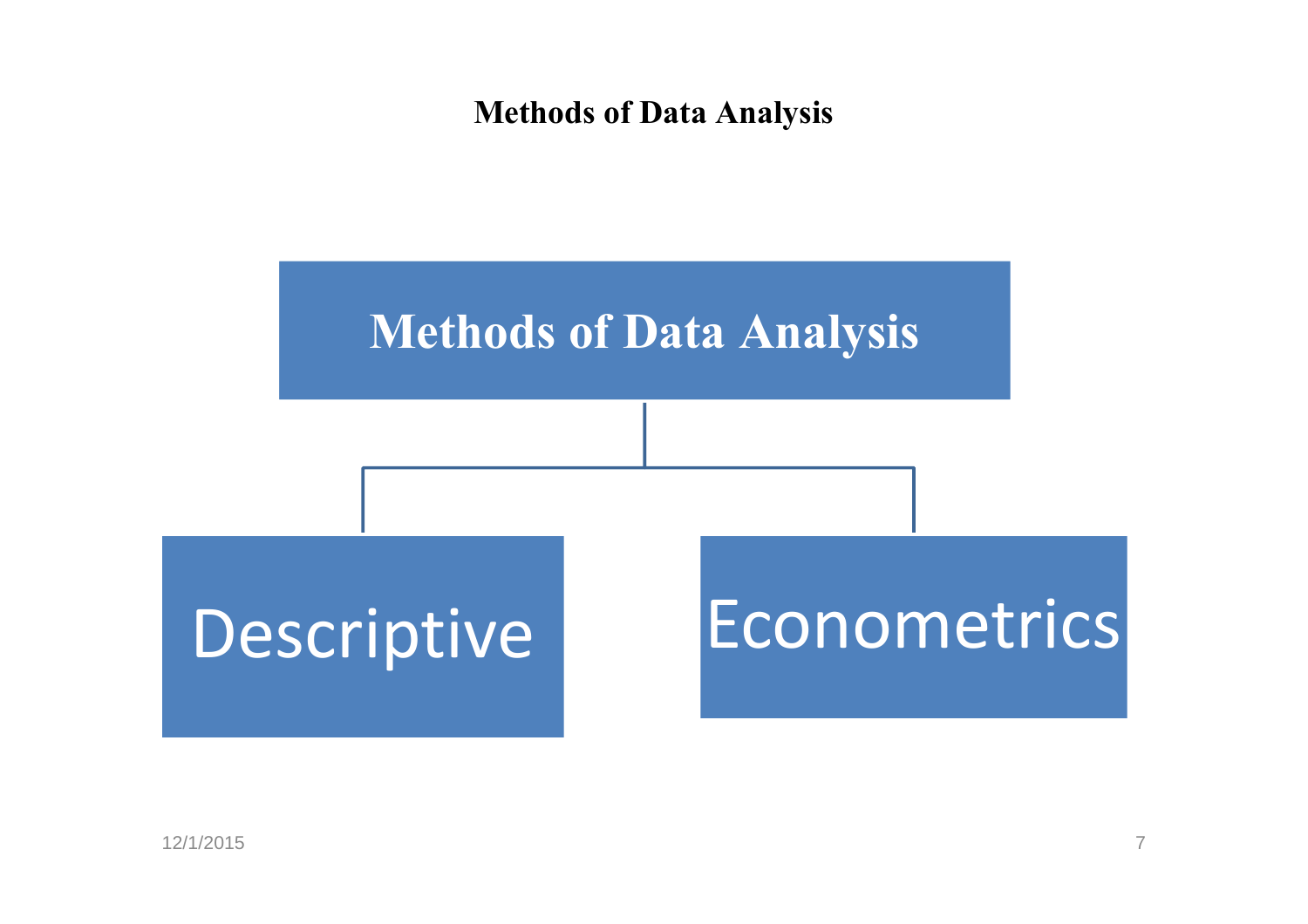#### **4. RESULT AND DISCUSSION**

#### **4.3. Market Structure in** *Teff* **Value Chain**

#### **4.3.1. Degree of market concentration**

Table 11: HHI of seller concentration in the markets

| <b>Name of market</b> | <b>HH</b> Indices |
|-----------------------|-------------------|
| Busa                  | 0.65              |
| Tulu bolo             | 0.87              |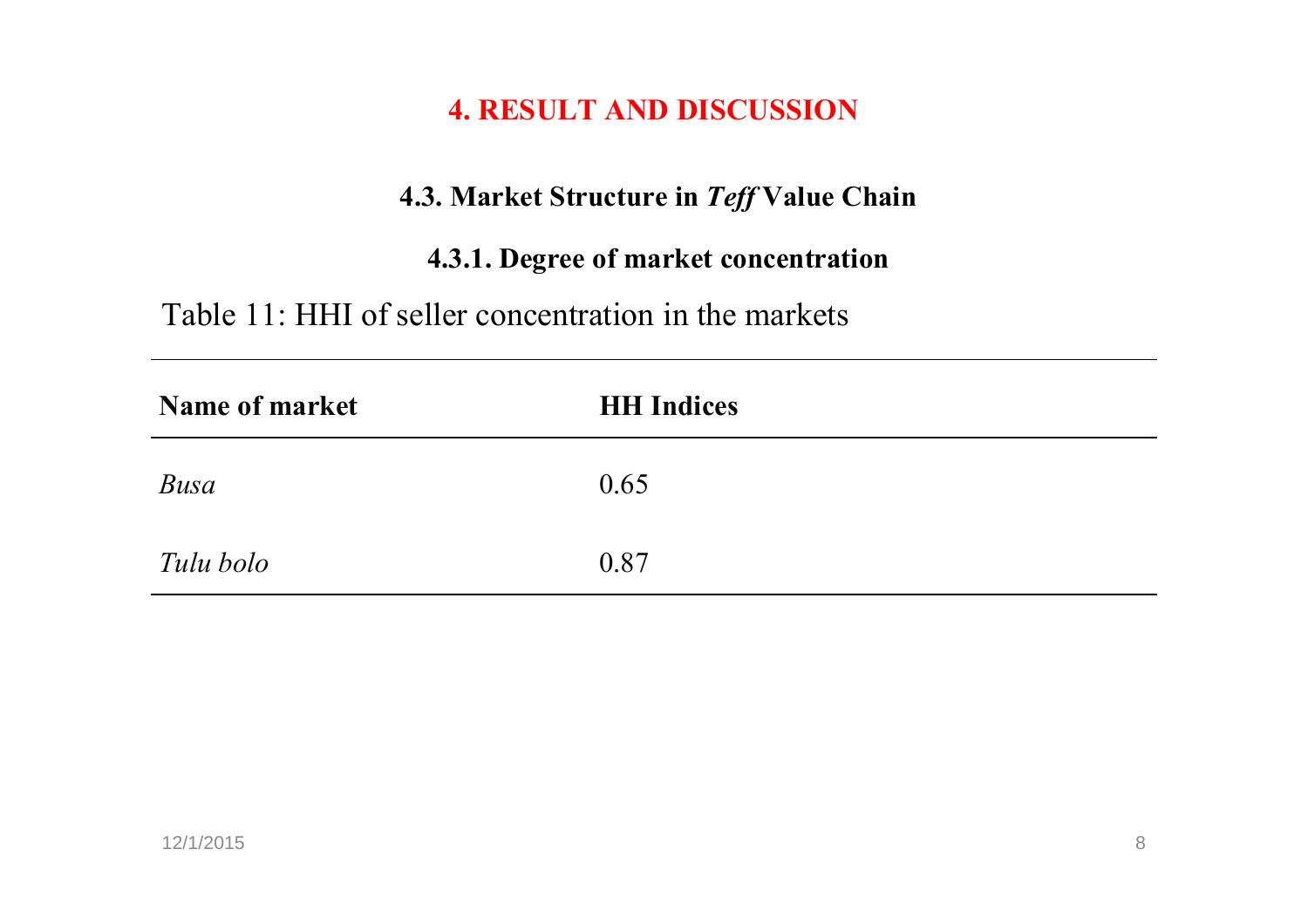## **4.4.1.** *Teff* **value chain actor's roles and linkages**

| Variables                |                          | District       |               |                |               | $\chi^2$   |
|--------------------------|--------------------------|----------------|---------------|----------------|---------------|------------|
|                          |                          | Becho          |               | Dawo           |               |            |
|                          |                          | ${\bf N}$      | $\frac{0}{0}$ | $\mathbf N$    | $\frac{0}{0}$ |            |
| Sources of input         | Agricultural office      | 5              | 6.25          | $\overline{2}$ | 2.86          |            |
|                          | Cooperative/Union        | 75             | 93.75         | 65             | 92.86         | 4.35       |
|                          | Market                   | $\mathbf{0}$   | 0.00          | $\overline{3}$ | 4.28          |            |
| Market information       | (Yes)                    | 65             | 81.25         | 53             | 75.71         | 0.68       |
| of<br>Sources            | market From teff traders | 22             | 33.85         | 18             | 32.73         | $23.72***$ |
| information              | Radio                    | 17             | 26.15         | 12             | 21.82         |            |
|                          | Telephone                | $\overline{3}$ | 4.62          | 11             | 20            |            |
|                          | Neighbor                 | 23             | 35.38         | 14             | 25.46         |            |
| Sources of credit        | Microfinance             | 53             | 96.36         | 52             | 94.54         | 2.92       |
|                          | Relative                 | $\overline{3}$ | 3.64          | $\overline{3}$ | 5.46          |            |
| Access to training (yes) |                          | 64             | 80            | 57             | 81.43         | $11.74**$  |

# Table 13: Services provision to farmers from various service providers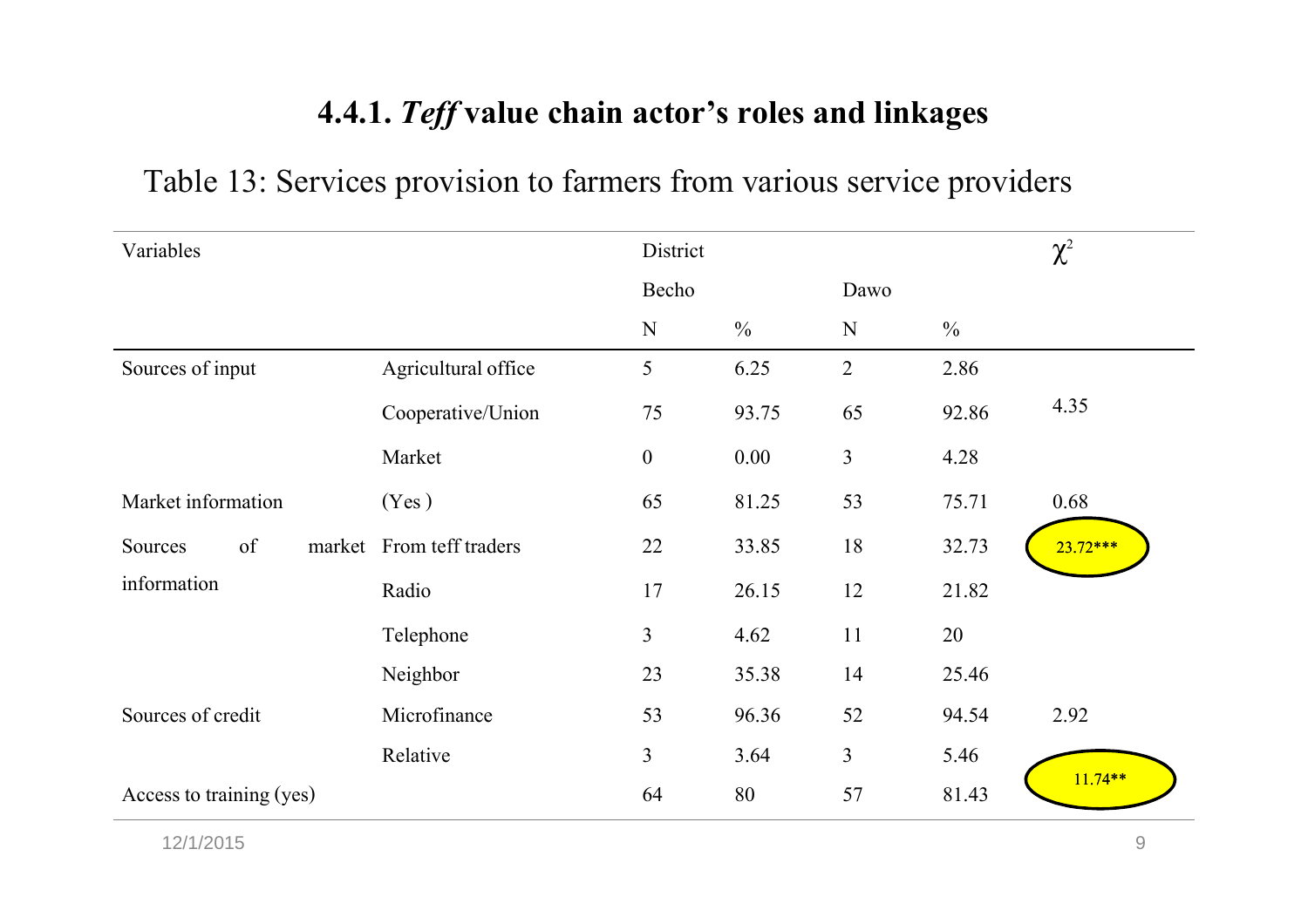#### **Value chain map of Teff**

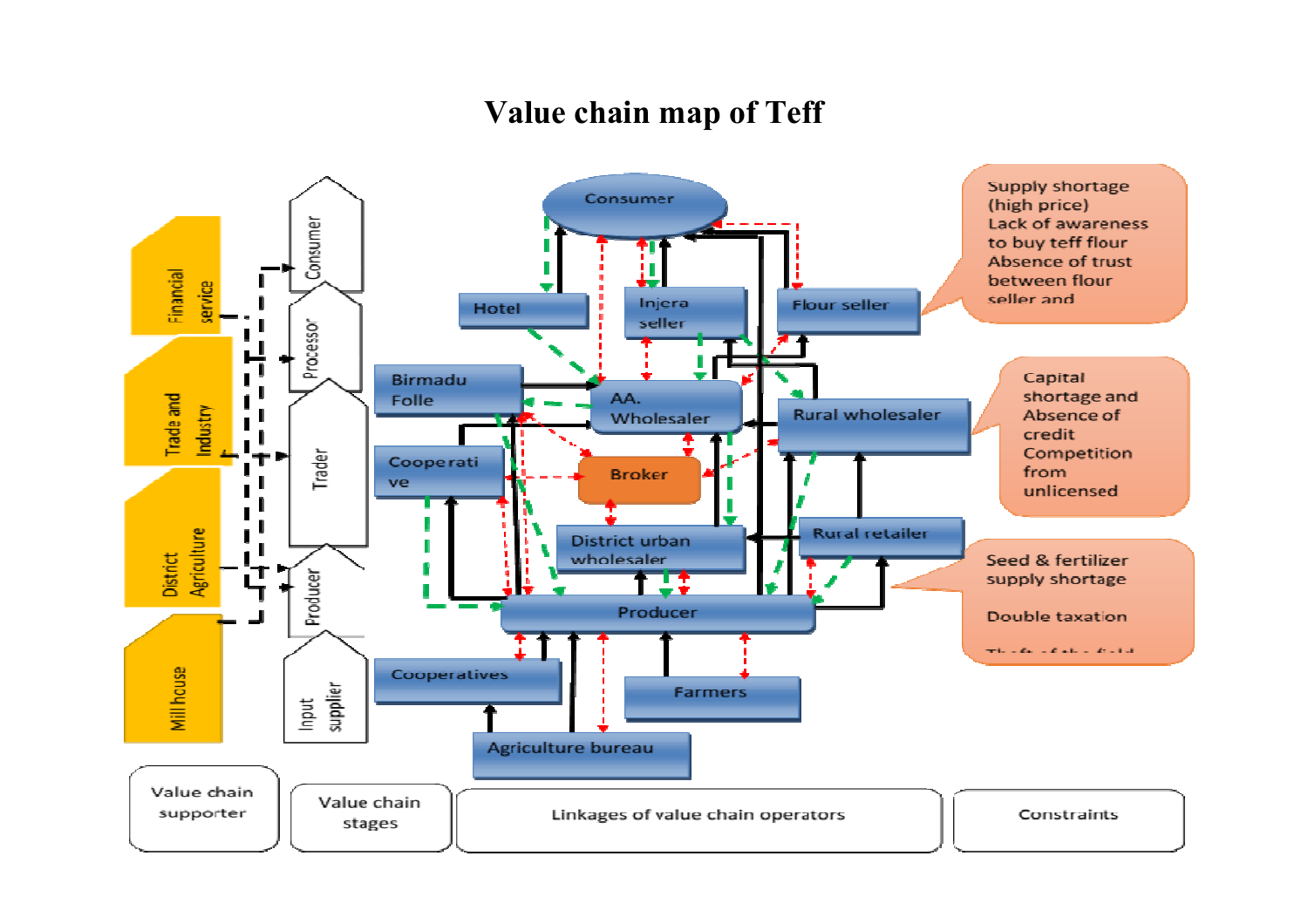#### **4.4.2. Value share of actors**

#### BechoActors Sales price Intermediate costValue added by actorValue added by actor at AA% share of district% share of at AA Producer 1100 645 455 455 33.58 27.33 Rural retailer 1350 1115 235 235 17.34 14.11 Rural wholesaler 1450 1360 90 90 6.64 5.41 District urban wholesaler 1570 1470 100 100 7.38 6.01 *Injera*seller \*\* 2075 1600 475 35.06 AA wholesaler $1650$ 0  $1600$  50  $3.00$ Flour seller $1860$   $1700$   $160$   $160$   $34$ Injera seller $\frac{2275}{1700}$  575 Dawo Producer 1090 686 404 404 34.71 26.42 Rural retailer 1300 1120 180 180 15.46 11.77 Rural wholesaler 1420 1315 105 105 9.02 6.87 District urban wholesaler 1500 1445 55 55 4.73 3.60 *Injera*seller \*\* 1950 1530 420 36.08 AA wholesaler 1650 1600 50 3.27 Flour seller  $1860$   $1700$   $160$   $10.46$ Injera seller  $2275$  1700 575 575 37.6 <mark>37.61</mark> 34.53

#### Table 14: Distribution of value added of teff across actors and district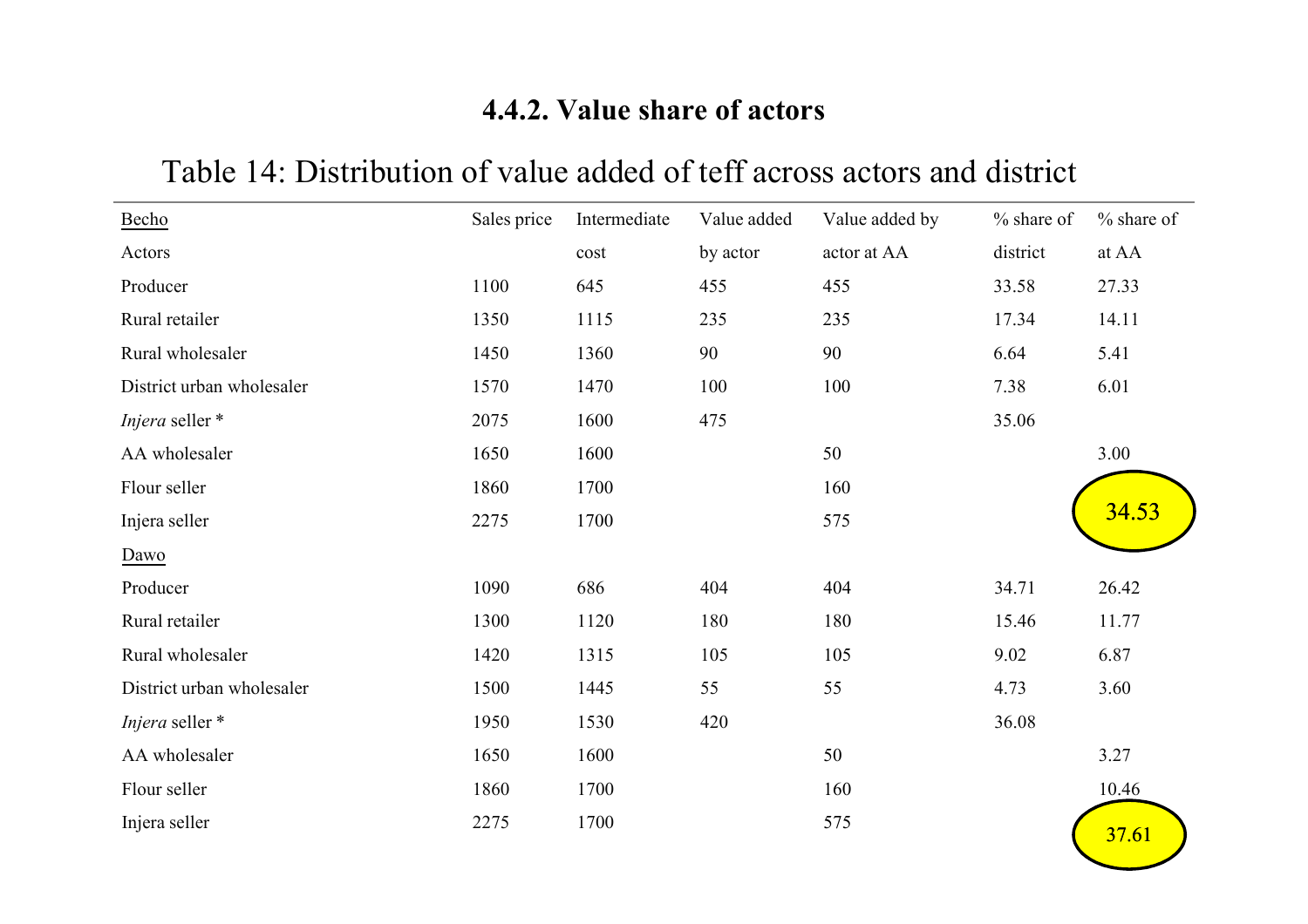# **4.4.5.1.Constraints of teff producers**

Table 17: Production and marketing problems of farmers by market participation

| Variable                     |       | Proportion  |                 | $t/x^2$ -value |
|------------------------------|-------|-------------|-----------------|----------------|
|                              | Total | Participant | Non-participant |                |
| Shortage of fertilizer (yes) | 20.67 | 18.64       | 28.13           | 1.38           |
| Shortage of seed supply(yes) | 39.33 | 38.14       | 43.75           | 0.33           |
| Occurrence of disease(yes)   | 18.67 | 16.95       | 25              | 1.08           |
| Price setting(yes)           | 80.67 | 83.05       | 80.67           | 2.02           |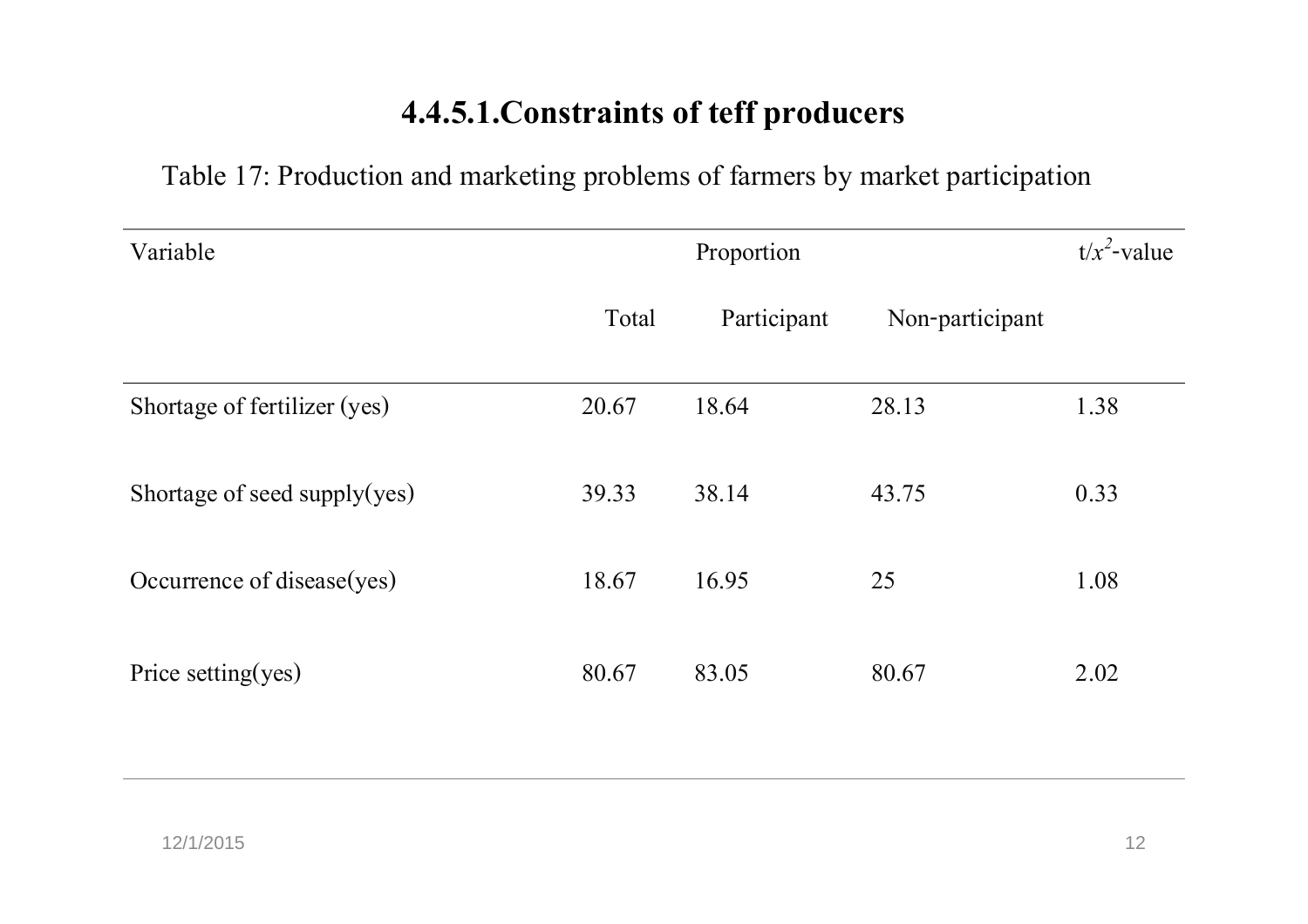# **4.4.5.2. Constraints of traders**

| Variable                           |       | Mean/proportion |          | $\chi^2$ |
|------------------------------------|-------|-----------------|----------|----------|
|                                    | Total | Becho           | Dawo     |          |
| Double taxation(yes)               | 9.8   | 19.23           | 0.00     | $5.33**$ |
| Absence infrastructure(yes)        | 78    | 82.14           | 68.18    | 1.38     |
| Absence of storage facility (yes)  | 63.83 | 60.87           | 66.67    | 0.17     |
| Information flow problem(yes)      | 11.11 | 7.14            | 15.38    | 0.92     |
| Capital shortage(yes)              | 64.81 | 78.57           | 50       | $4.16**$ |
| Access to credit(yes)              | 9.26  | 10.71           | 7.69     | 0.15     |
| Absence of government support(yes) | 75.93 | 71.43           | 80.77    | 0.64     |
| Lack of demand $(yes)$             | 3.70  | 7.14            | $\theta$ | 1.66     |
| Farmer reluctance to sell(yes)     | 88.68 | 92.59           | 84.62    | 0.84     |

#### Table 18: Marketing problems of traders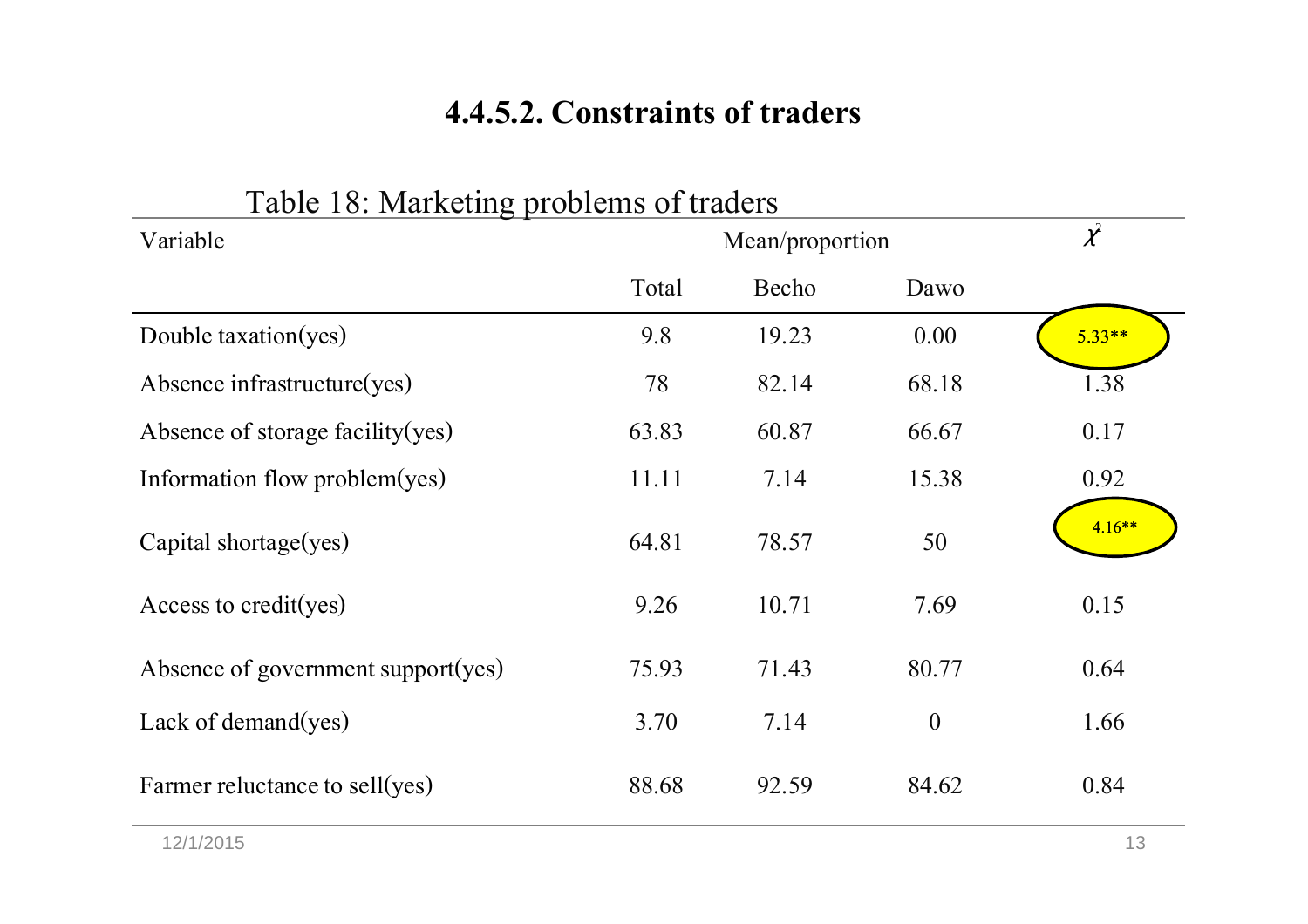#### **4.5. Factor Affecting Market Participation and Marketed Surplus**

|                                                                                                                                                                                          | Probit<br>Truncated |                  |                           |             |                  |              |
|------------------------------------------------------------------------------------------------------------------------------------------------------------------------------------------|---------------------|------------------|---------------------------|-------------|------------------|--------------|
| Variables                                                                                                                                                                                | Coefficient         | Robust Std. Err. | Marginal                  | Coefficient | Robust Std. Err. | Marginal     |
| Sex of the household head                                                                                                                                                                | $-1.45$             | $-1.15$          | $-0.08$                   | $-0.19$     | $-0.13$          | $-0.19$      |
|                                                                                                                                                                                          | $\wedge$ 11         |                  | $\triangle$ $\triangle$ 1 | $0.50**$    | $\cap$ $\cap$ .  | 0.48         |
| This finding is in line with Omiti and Mccullough, (2009) that showed negative relationship between                                                                                      |                     |                  |                           |             |                  | 0.74         |
| family size and amount of marketed surplus in case of rural and peri-urban areas of Kenya.                                                                                               |                     |                  |                           |             |                  | $-0.01$      |
| The soybean market participation by smallholder farmers in Zimbabwe in which distance to the market                                                                                      |                     |                  |                           |             |                  | $-0.06$      |
| Abayneh et al. (2013) which showed a positive significant relationship between land size and extent                                                                                      |                     |                  |                           |             |                  | .02<br>.02   |
| Gebreselassie and Sharp (2008) also discussed that last year prices of teff had a strong positive and high<br>significant effect on the probability of market participation as a seller. |                     |                  |                           |             |                  | 0.10<br>1.24 |
| Perception of lagged Medium                                                                                                                                                              | $-1.39*$            | $-1.10$          | $-0.07$                   | 0.14        | $-0.11$          | 0.14         |
| It is consistent with the finding by Kabeto $(2014)$ that showed ownership of transport equipment lowers the $0.15$                                                                      |                     |                  |                           |             |                  |              |
| Siziba and Diagne (2011) determinants of cereal market participation by sub-Saharan Africa smallholder                                                                                   |                     |                  |                           |             |                  | 0.25         |
|                                                                                                                                                                                          |                     |                  |                           |             |                  |              |
| farmer and positive relationship between off farm income and extent of market participation.                                                                                             |                     |                  |                           |             |                  | 0.06         |
| On/off-farm income                                                                                                                                                                       | $-0.06$             | $-0.22$          | $-0.01$                   | $0.13***$   | $-0.04$          | 0.12         |
| Livestock owned                                                                                                                                                                          | 0.09                | $-0.08$          | 0.01                      | $-0.03**$   | $-0.01$          | $-0.02$      |

## Table 20: Regression result for double hurdle model

12/1/2015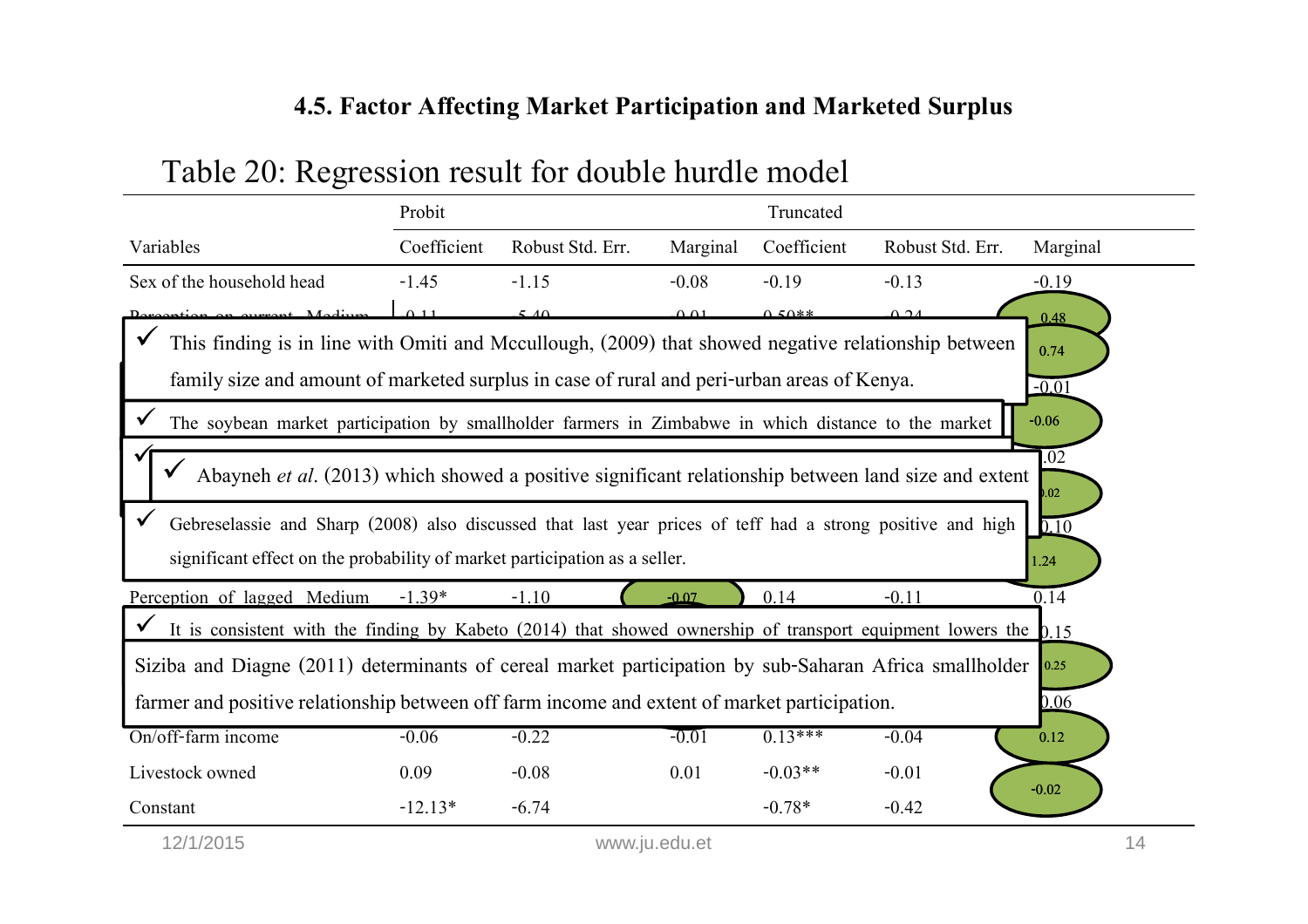#### **5. CONCLUSION AND RECOMMENDATION**

#### **5.1. Conclusion**

 $\checkmark$ The market structure of *teff* in *Tulu bolo* and *Busa* Town were imperfect market based<br> on HHI.

 $\checkmark$  $\blacktriangledown$  Dawo districts the value share from the total value added are 34.71%, 15.46%, 9.06%, 4.73% and 36.08 % for producers, rural retailers, rural wholesalers, district urban wholesalers and district injera sellers in teff value chain for Dawo district teff.

 $\checkmark$  Value share of producers, rural retailers, rural wholesalers, district urban wholesalers and district *injera* sellers in the *teff* value chain for *Becho* districts are 33.58%, 17.34%, 6.64%, 7.34% and 35.06%respectively.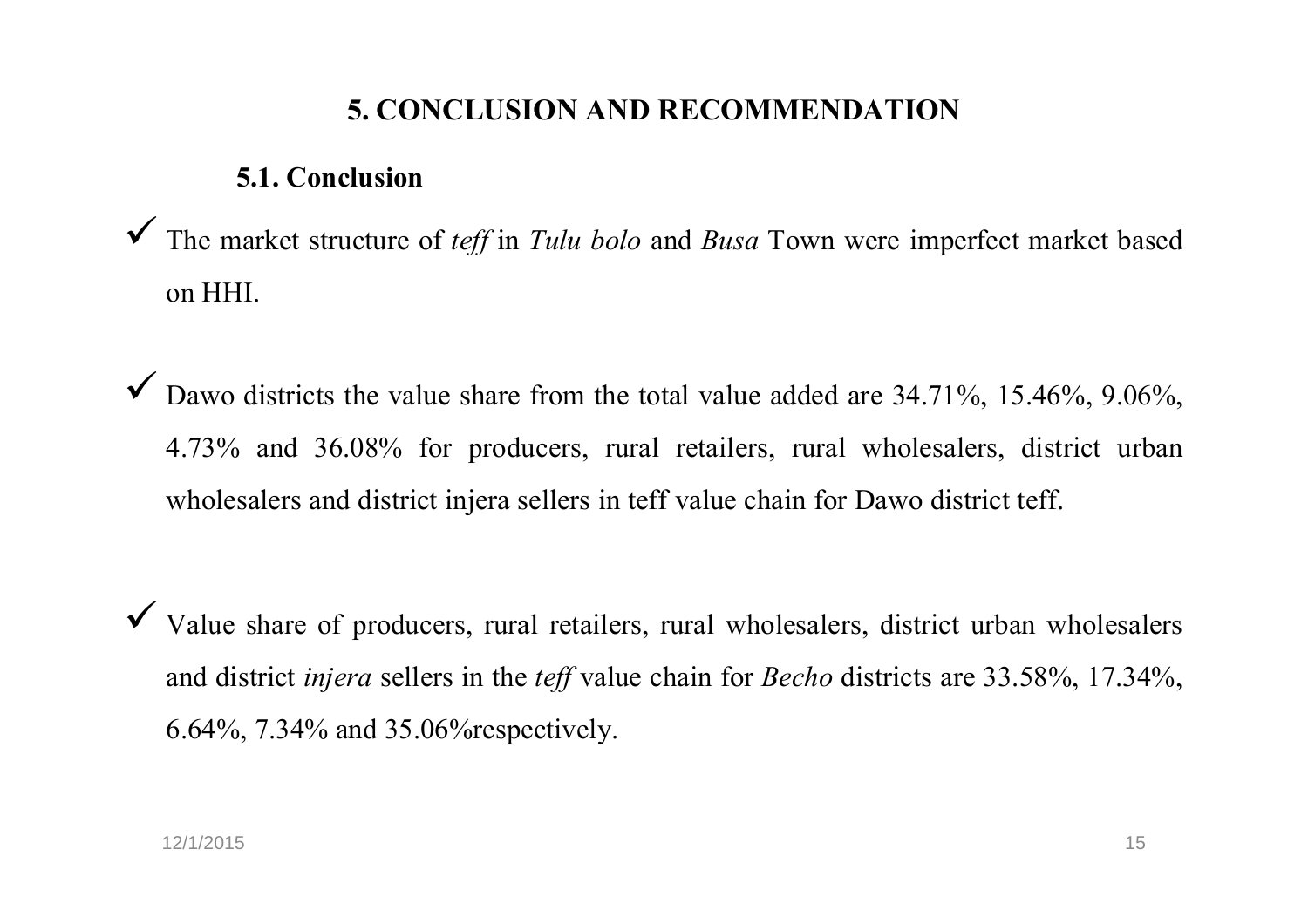# **Cont'd**

- • Market participation was influenced positively by farm size, access to credit, ownership of transport equipment and agro ecology whereas farmers perception on lagged price of *teff* and family size are negatively affect participation decision.
- • Intensity of participation are negatively influenced by family size, TLU and distance to the nearest market while farm size, agro ecology, perception on current price and on/off income positively influence marketed surplus of *teff*.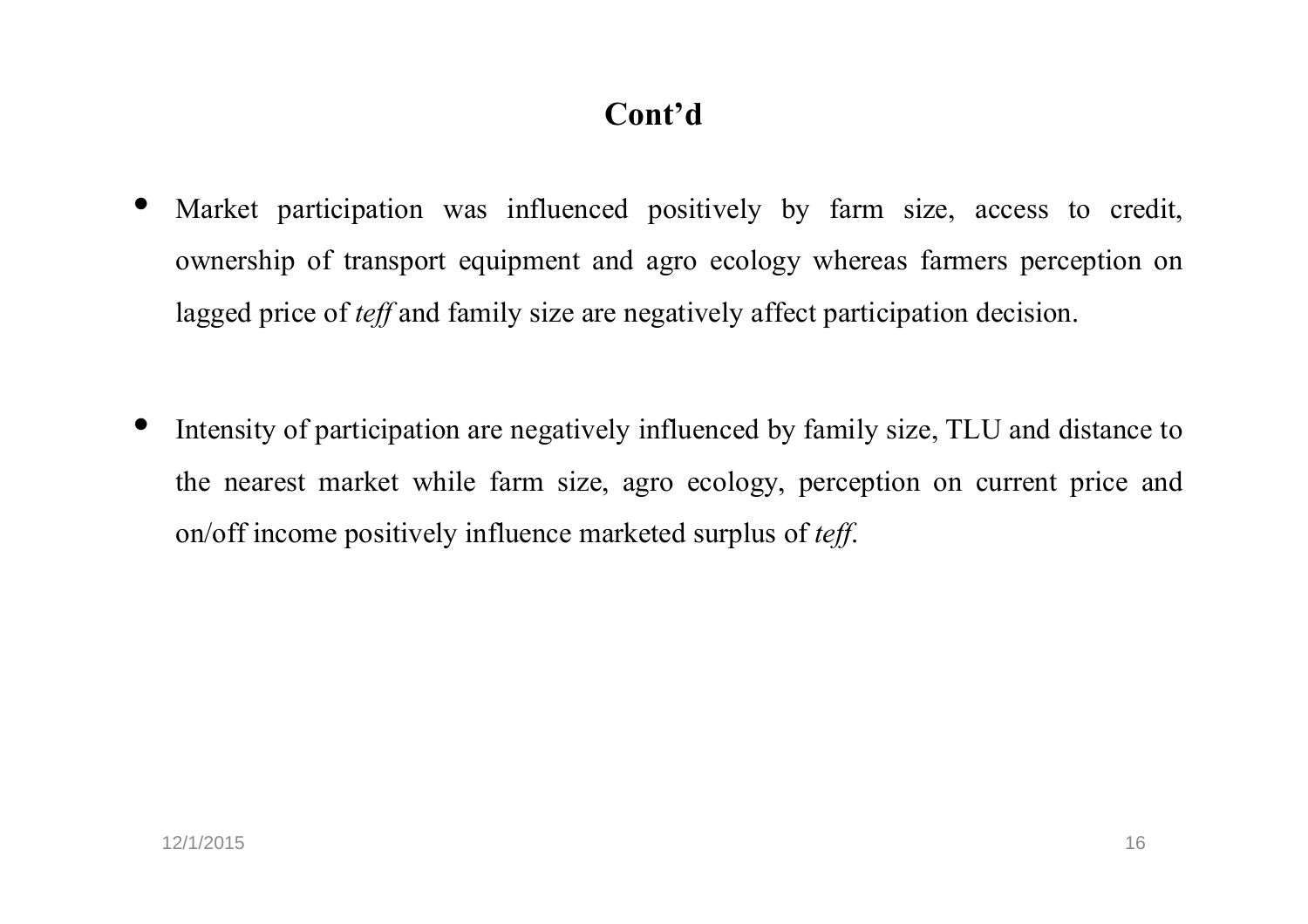#### **5.2. Recommendation**

- • Farmers should be encouraged to form marketing groups so that they can minimize the infiltration by traders. Strengthen market linkages between farmers and consumers through provision of market information and promote collective marketing.
- • Districts agriculture bureau and unions should increase the capacity of cooperatives to reduce the price determination power of traders. Organize the urban *teff* consumers in cooperatives to reduce the price of teff product.

• Farmers should also consider venturing into value addition practices such as processing and packaging their *teff* for the local supermarkets.